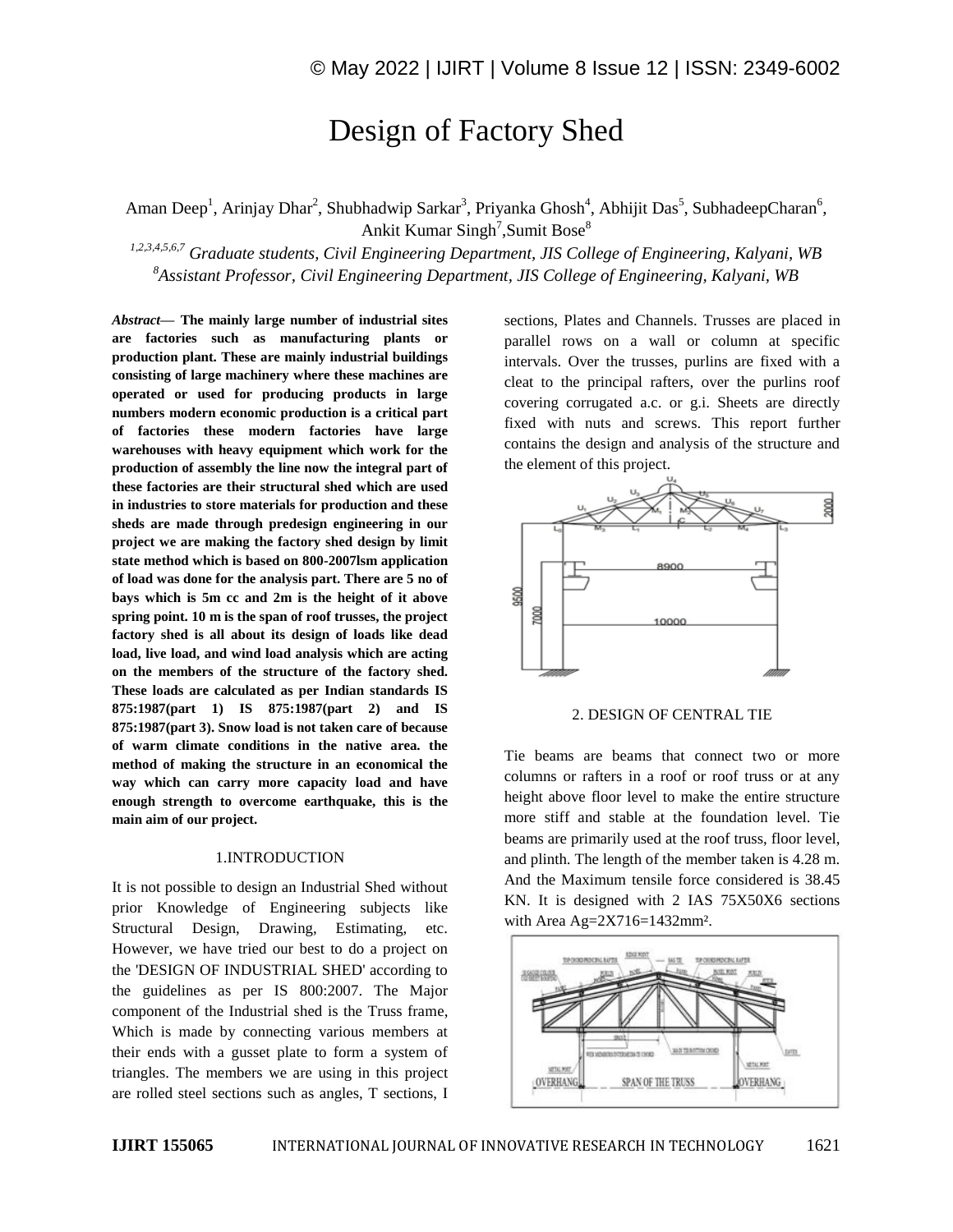Fig. Central Tie Source. Google

# 3. DESIGN OF RAFTER

Rafter is a component used for making roof, they are out in series. They are made up of wood or steel. they are the key components for roof making it runs from the ridge board to the wall plate length of the member used is 5.4m max tensile force is 101.566 kn. area required is 446.89 mm² .



Source. Google

#### 4. DESIGN OF STRUT

A strut is a structural element that is forced in two directions. A strut is said to "resist compression." A tie is a structural element that is pulled in two directions. A tie is said to "works in tension." A structure's vertical structural elements are called columns. The length of the member taken is .59m. And the Maximum tensile force considered is 24.273KN. It is designed with IAS 75X50X6sections with Area Ag=716 mm<sup>2</sup>. And weld size is taken as 4mm.



5. DESIGN OF PURLIN

A purlin (also purline, purloined, purling, or purling) is a horizontal, longitudinal structural element in a roof. Purlin plate, major purlin, and common purlin are the three forms of purlin used in traditional timber framing. Steel frame construction also uses purlins. For environmental protection, steel purlins can be coated or greased. Purlins sustain the roof deck or sheathing loads and are supported by rafters, building walls, steel beams, and other structural elements. Purlins are commonly used in pre-engineered metal construction systems and both the ancient post-andbeam and contemporary pole construction approaches for frame construction, as opposed to closely spaced rafters. Bending moment of the major axis is 5.019 kNm , BM of minor axis is 1.969 kNm, shear force in z direction is 1575 KN, shear force in y direction is 4015 kN.



Fig. Purlin Source. Google

# 6. DESIGN OF GANTRY GIRDER

The gantry girders are girders that support the loads that are conveyed by the crane's travelling wheels. The crane girder spans from column to column and generally lacks lateral support at intermediate points, unless a walkway is built at the top of the girder. The gantry girder connects brackets to columns, which can be steel or reinforced concrete. As a result, the span of the gantry girder equals the column center to center spacing. The rails are supported by gantry girders. Maximum load on crane considered as 140KN and maximum factored load is 210KN, maximum static load that the crane carry as UDL is 180KN, maximum factored uniform load is 30.34KN and maximum wheel load on each wheel of crane is 160.71KN.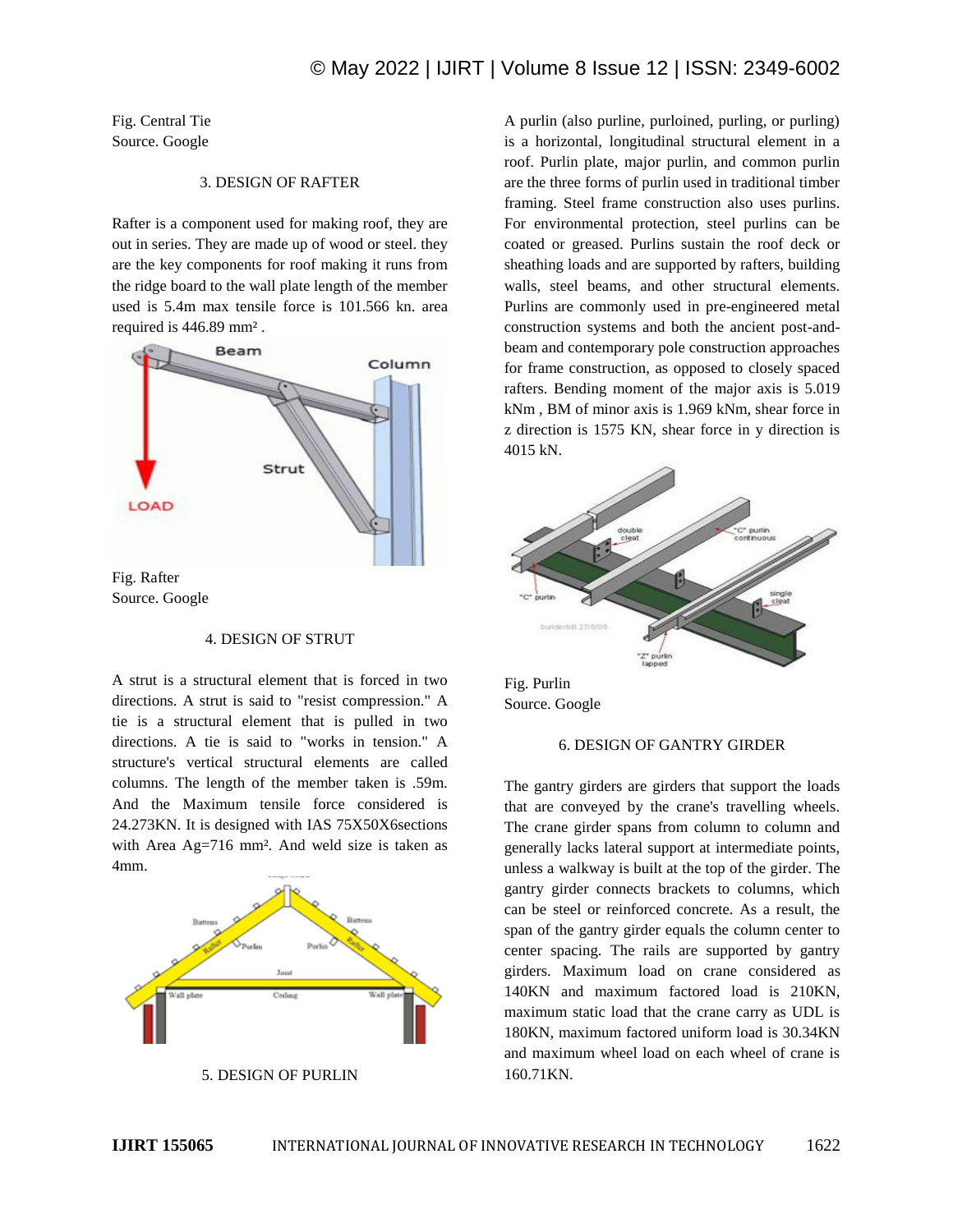

Source:-Google

## 7. DESIGN OF COLOUMN WITH BASE PLATE

In architecture and structural engineering, a column or pillar is a structural member that conveys the weight of the structure above to other structural components below by compression. A column, in other terms, is a compression member. There are several types of columns used in various portions of constructions. A column is a vertical structural Estimation of Material

element that mostly carries compression stresses. It may carry loads to a floor or foundations from a ceiling, floor slab, roof slab, or beam. Columns commonly have bending moments along one or both cross-section axes. Length of column is 7.0m maximum axial force is 302.28 KN max BM is 438.07 KNm. Because loads are carried from the superstructure to the foundation via the base plate, base plate design is critical in any building design. The base plate connects the superstructure and the foundation, completing the load passage into the foundation.



| Item No. | Profile                                                                                                                  | No. | Length (m) | <b>Breadth</b><br>(m)             | Quantity or<br>content (m) | Unit<br>weight<br>(kg/m) | Total weight or<br>quantity (kg) |
|----------|--------------------------------------------------------------------------------------------------------------------------|-----|------------|-----------------------------------|----------------------------|--------------------------|----------------------------------|
|          | ISA $75\times50\times6$                                                                                                  | 12  | 4.28       | $\overline{\phantom{a}}$          | 51.36                      | 5.604                    | 287.8214                         |
| 2.       | ISA $60\times60\times6$                                                                                                  | 12  | 5.4        | ۰                                 | 64.8                       | 5.4                      | 349.92                           |
| 3.       | ISA $75\times50\times6$                                                                                                  | 6   | 0.95       | ۰                                 | 5.7                        | 5.604                    | 31.9428                          |
| 4.       | <b>ISMC 150</b>                                                                                                          | 40  | 5          | $\overline{\phantom{a}}$          | 200                        | 16.4                     | 3820                             |
| 6.       | <b>ISWB 450</b>                                                                                                          | 10  | 0.65       | ۰                                 | 6.5                        | 79.40                    | 516.1                            |
| 7.       | <b>ISMC 250</b>                                                                                                          | 10  | 0.33       | ٠                                 | 3.3                        | 30.4                     | 100.32                           |
| 8.       | <b>ISMB 400</b>                                                                                                          | 12  | 7          |                                   | 84                         | 61.6                     | 5174.4                           |
| 11.      | 18 Gauge Galvanized<br>corrugated Iron (G.I)<br>roofing including all<br>fittings, nuts, bolts,<br>washers etc. complete | 10  | 5          | 5.38<br>Abstract of Estimatedcost | 269                        |                          |                                  |

| Ite | Description of item    | Ouant | Unit  | Rate   | Unit of | Amount Rs. P. |  |  |  |  |  |
|-----|------------------------|-------|-------|--------|---------|---------------|--|--|--|--|--|
| m   |                        | ity   |       | Rs. p. | rate.   |               |  |  |  |  |  |
| No. |                        |       |       |        |         |               |  |  |  |  |  |
|     | M.S. structural        | 102.8 | Otl   | 1250   | Qtl     | 128506.30     |  |  |  |  |  |
|     | works in roof truss    |       |       |        |         |               |  |  |  |  |  |
|     | 18 Gauge               | 269   | Sq. m | 125    | Sq. m   | 33625         |  |  |  |  |  |
|     | Galvanized             |       |       |        |         |               |  |  |  |  |  |
|     | corrugated Iron        |       |       |        |         |               |  |  |  |  |  |
|     | $(G.I)$ roofing        |       |       |        |         |               |  |  |  |  |  |
|     | including all          |       |       |        |         |               |  |  |  |  |  |
|     | fittings, nuts, bolts, |       |       |        |         |               |  |  |  |  |  |
|     | washers etc.           |       |       |        |         |               |  |  |  |  |  |
|     | complete               |       |       |        |         |               |  |  |  |  |  |

 $Total = Rs$   $162131.3$ 

**IJIRT 155065** INTERNATIONAL JOURNAL OF INNOVATIVE RESEARCH IN TECHNOLOGY 1623